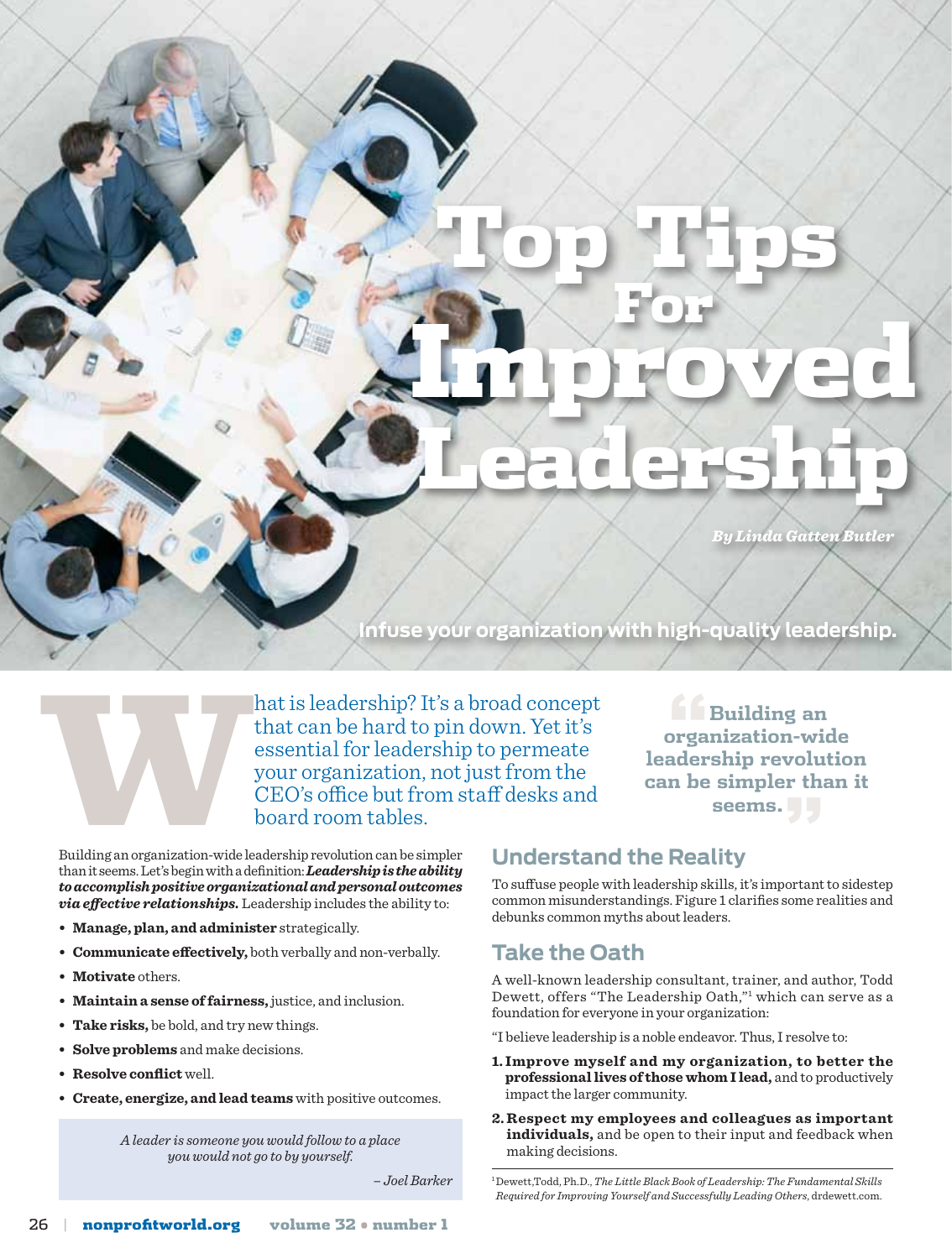#### **Figure 1: What Leadership Is and Isn't**

| <b>Leadership Myths</b>                                               | <b>Leadership Reality</b>                                                                                                                                                     |
|-----------------------------------------------------------------------|-------------------------------------------------------------------------------------------------------------------------------------------------------------------------------|
| People with titles, rank, or high positions are leaders.              | True leadership is based on actions, results, abilities, and<br>effectiveness.                                                                                                |
| Only "great people" are leaders.                                      | You don't have to be a hero or charismatic to be a leader.                                                                                                                    |
| Leadership is complicated.                                            | Most leadership skills are basic, easy to learn, and<br>understandable.                                                                                                       |
| Leaders are born, not created.                                        | Personal traits and intellect are critical, but effort and skills are<br>more powerful.                                                                                       |
| Leaders are determined by crises or innovations.                      | Daily, routine behavior better defines leaders, especially when<br>they demonstrate trust, reliability, and collaboration.                                                    |
| Leadership is a rare ability.                                         | Most people have the ability to become good leaders, with<br>some key indicators such as the ability to care about others,<br>have a sense of purpose, and provide direction. |
| Effective leadership is based on control, manipulation, and<br>force. | Good leaders gain followers out of respect, motivation, and<br>common goals.                                                                                                  |
| Good leaders have more education than others.                         | Higher education doesn't create a leader. Experience is the best<br>teacher.                                                                                                  |

- **3. Realize the power of my example.** Be very intentional and model a positive example every day.<br>**4. Share credit widely,** admit when I am to blame, and learn and many means we show that model a positive example every day.
	- **4. Share credit widely,** admit when I am to blame, and learn and grow from my mistakes.
	- **5. Take calculated risks to advance myself and my organization.** If I do not, I risk not reaching my potential.
	- **6. Pursue learning as a fun, life-long task,** and encourage continuous learning for others and for my organization.
	- **7. Value personal responsibility and individual integrity** as essential to my sustained success.
	- **8. Be held accountable and hold others accountable** based on our values, goals, and all applicable standards.
	- **9. Be proactive when change is needed.** Be a part of the solution, not the problem. Recognize that great leaders and great organizations never rest on their laurels.
	- **10. Make the best decisions possible for my organization,** knowing that I cannot please everyone all the time, but that I can always seek to maximize the value I add to the organization."

*If your actions inspire others to dream more, learn more, do more and become more, you are a leader.*

*– John Quincy Adams*

## **Develop a Board of Leaders**

Board members are especially prone to misunderstandings about what leadership means. To identify, recruit, and engage the right people for your board, you need to be sure they're true leaders.

Many organizations use a board matrix with disciplines, professions, or roles that need to be filled for board members. Instead, a matrix with leadership skills might be a better predictor of the "right" board members.2

Figure 2 provides such a matrix, which you can adapt to your needs. Give copies to your board members. Ask them to think of community members who have the skills noted in the matrix. The more of these skills people have, the better they'll be at helping to lead your organization.

Once you've found the right board members, here are some ways to develop them into the best leaders they can be:

- **• Create an organized, comprehensive, detailed orientation** of your organization. Make sure board members know precisely what's expected of them.
- **• Requirethatallboardmemberscontributefinanciallytothe organization.** Ask them each to sign an annual pledge, and have the board chair follow up to be sure they adhere to their promises.

2 See "Build a Team, Not Just a Board" by Linda Edwards, *Nonprofit World,* Vol. 31. No. 3.

| <b>BOARD</b><br><b>RECRUITMENT</b><br>MATRIX (to<br>be completed<br>by each board<br>member): | <b>Board</b><br>leadership<br>skills: | Effective<br>communicator,<br>planner,<br>organizer | Motivator, team<br>player | Handles conflict<br>well | Innovator, risk<br>taker, will try<br>new things | Has sense of<br>justice, fairness,<br>inclusion |
|-----------------------------------------------------------------------------------------------|---------------------------------------|-----------------------------------------------------|---------------------------|--------------------------|--------------------------------------------------|-------------------------------------------------|
| <b>Board</b><br>prospects:                                                                    |                                       |                                                     |                           |                          |                                                  |                                                 |
|                                                                                               |                                       |                                                     |                           |                          |                                                  |                                                 |
| 2)                                                                                            |                                       |                                                     |                           |                          |                                                  |                                                 |
| 3)                                                                                            |                                       |                                                     |                           |                          |                                                  |                                                 |
| 4)                                                                                            |                                       |                                                     |                           |                          |                                                  |                                                 |
| 5)                                                                                            |                                       |                                                     |                           |                          |                                                  |                                                 |

#### **Figure 2: Matrix to Enhance Board Leadership**